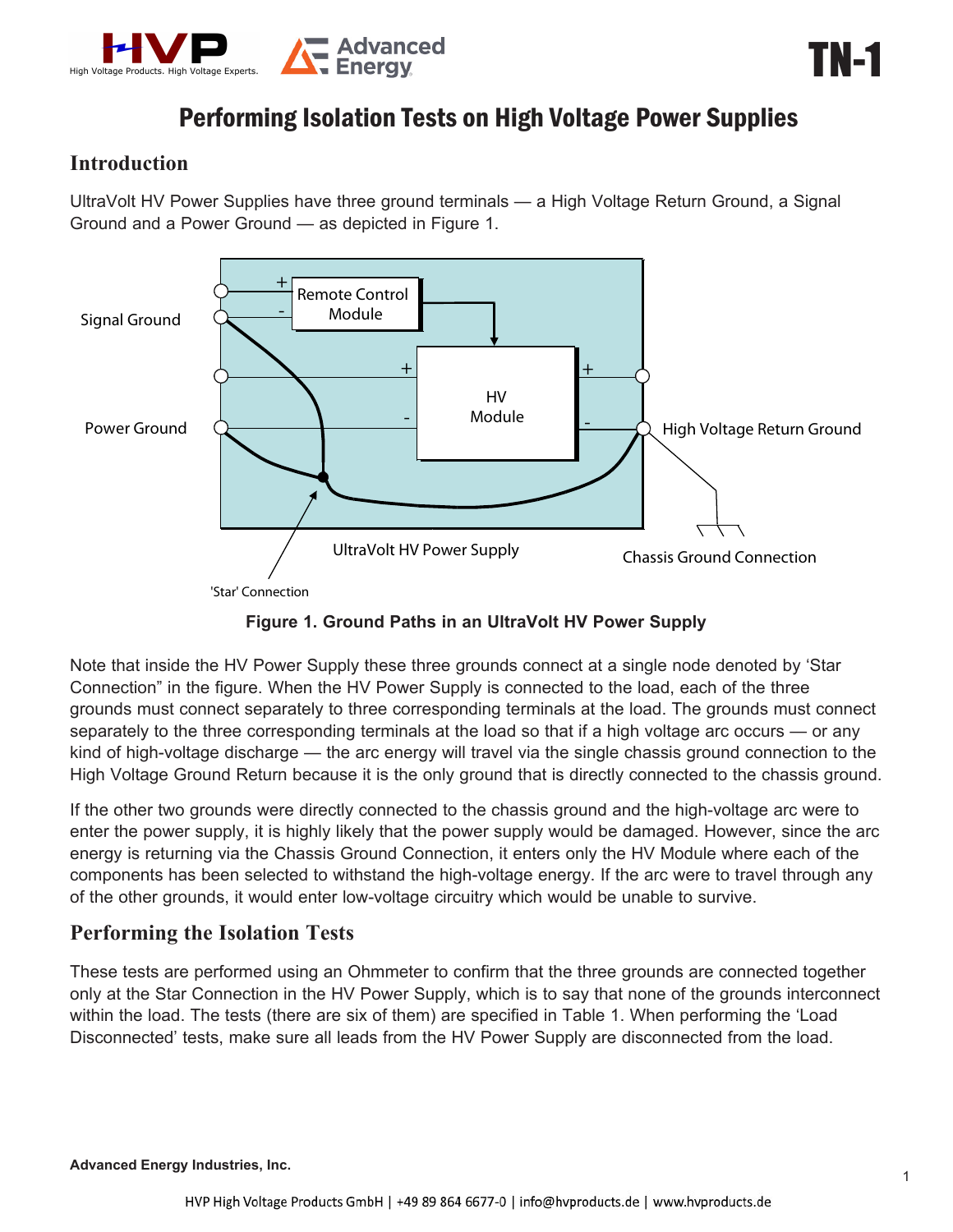| Tests                          |         | <b>Signal Ground</b><br>to Power<br><b>Ground</b> | <b>Signal Ground</b><br>to High Voltage<br><b>Return Ground</b> | <b>Power Ground</b><br>to High Voltage<br><b>Return Ground</b> |
|--------------------------------|---------|---------------------------------------------------|-----------------------------------------------------------------|----------------------------------------------------------------|
| <b>Load Connected</b>          | Fig. 2a | Continuity <sup>1</sup>                           | Continuity <sup>1</sup>                                         | Continuity <sup>1</sup>                                        |
| Load Disconnected <sup>2</sup> | Fig. 2b | Isolated <sup>3</sup>                             | Isolated <sup>3</sup>                                           | Isolated <sup>3</sup>                                          |

## **Table 1. Isolation Tests — at the Load Terminals**

**Notes**

- 1. Resistance of 0.5 ohm, or less
- 2. Make sure that all connections between the load and the HV Power Supply are removed.
- 3. Resistance of 10 megohms, or more

If the power supplies pass all of these tests, the Isolation Tests are successful, confirming that there are no connections between any of the three ground returns either within the load or at the load ground return terminals themselves.

If any of the 'Load Disconnected' tests fail, the circuitry within the load must be checked and any internal connections between the ground return terminals removed. Upon making modifications repeat the 'Load Disconnected' Isolation Tests as outlined in Table 1 to confirm that isolation between the three ground return terminals within the load has indeed been established.

After completing the aforementioned modifications, if any of the Load Disconnected tests fail or if any Load Connected tests fail, please contact Advanced Energy Applications Engineering for further support.



**a) Grounds — Load Connected**